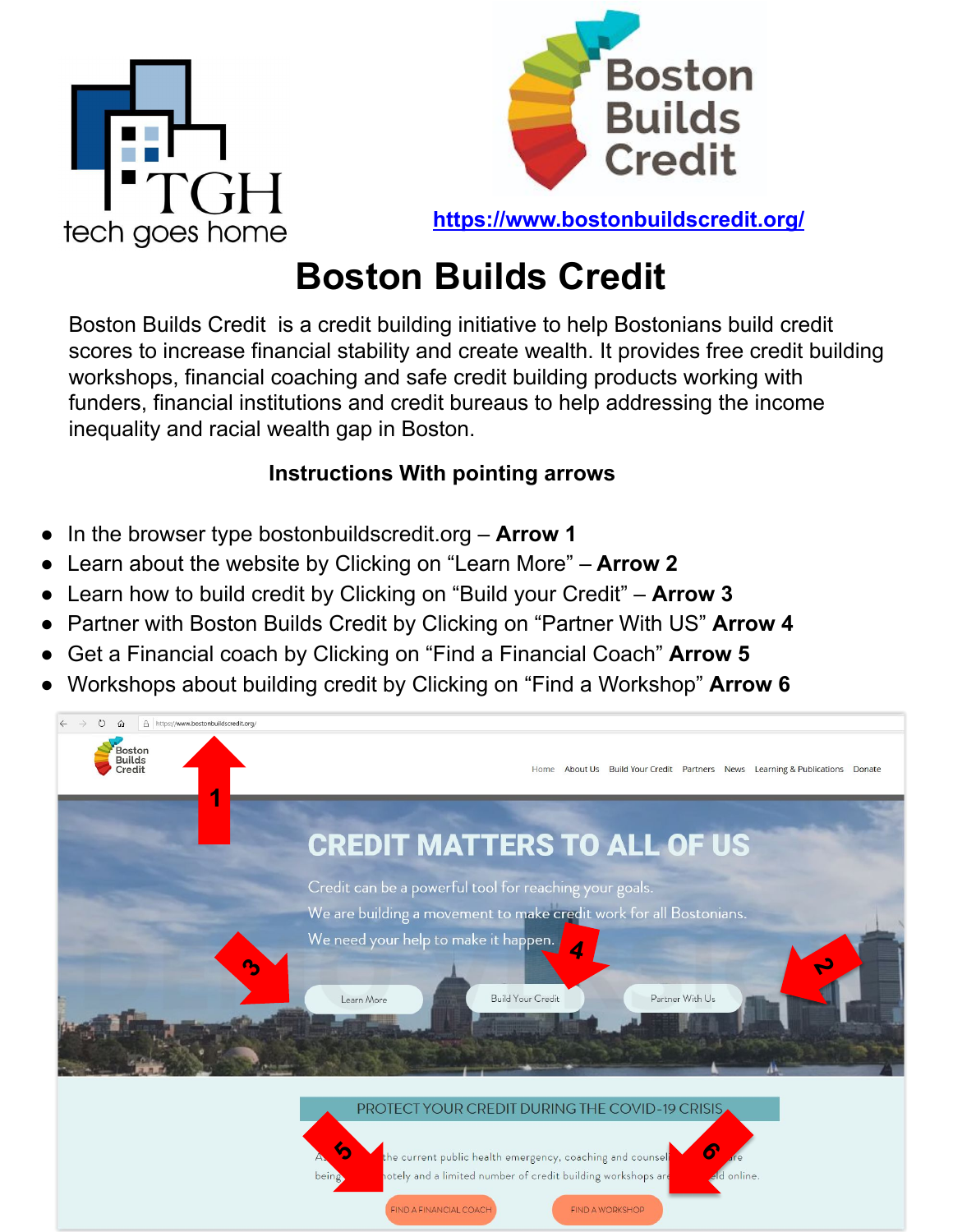- For resources to learn how to build credit and Find a workshop, click on "Build Your Credit" on the home page. It will bring you to "Ready to Build Your Credit?" page. Click on where the arrow is ping to to get to
- Click on "FIND A WORKSHOP" under Find a Credit Build Workshop– **Arrow 1**
- Get Financial Check-up by clicking on "FIND A FCU SITE" **Arrow 2**
- Get in touch with Financial Coach by clicking on "FIND A COACH" **Arrow 3**

## READY TO BUILD YOUR CREDIT?

This is the place to connect with our 25+ community partners to find the FREE credit building help that's right for you. You can also click to read why credit is so important.

There are three main ways you can connect with our partners to start working on your credit:

#### 1. FIND A CREDIT BUILDING WORKSHOP

At an introduction to credit building workshop, you'll learn the basics of why credit matters, what a credit score is, how it is calculated, and how to start building your credit. Our partners also offer workshops on related topics like homebuyer readiness, budgeting, and student loans.



#### 2. GET A FINANCIAL CHECK-UP

The Financial Check-Up is a 20 minute credit counseling session where a trained volunteer pulls your credit report, reviews it with you, and you work together to create a credit building action plan. The Financial Check-Up is offered as part of free tax preparation services through the Boston Tax Help Coalition.

FIND A FCU SITE



#### 3. CONNECT WITH A FINANCIAL COACH

Financial coaches work with clients to consider all their financial goals, and can work with you to build a budget, improve your credit, tackle student loans, save for a big purchase, and more! Some coaches are also trained in career counseling and can help connect you to employment opportunities.

**3**

**FIND A COACH**